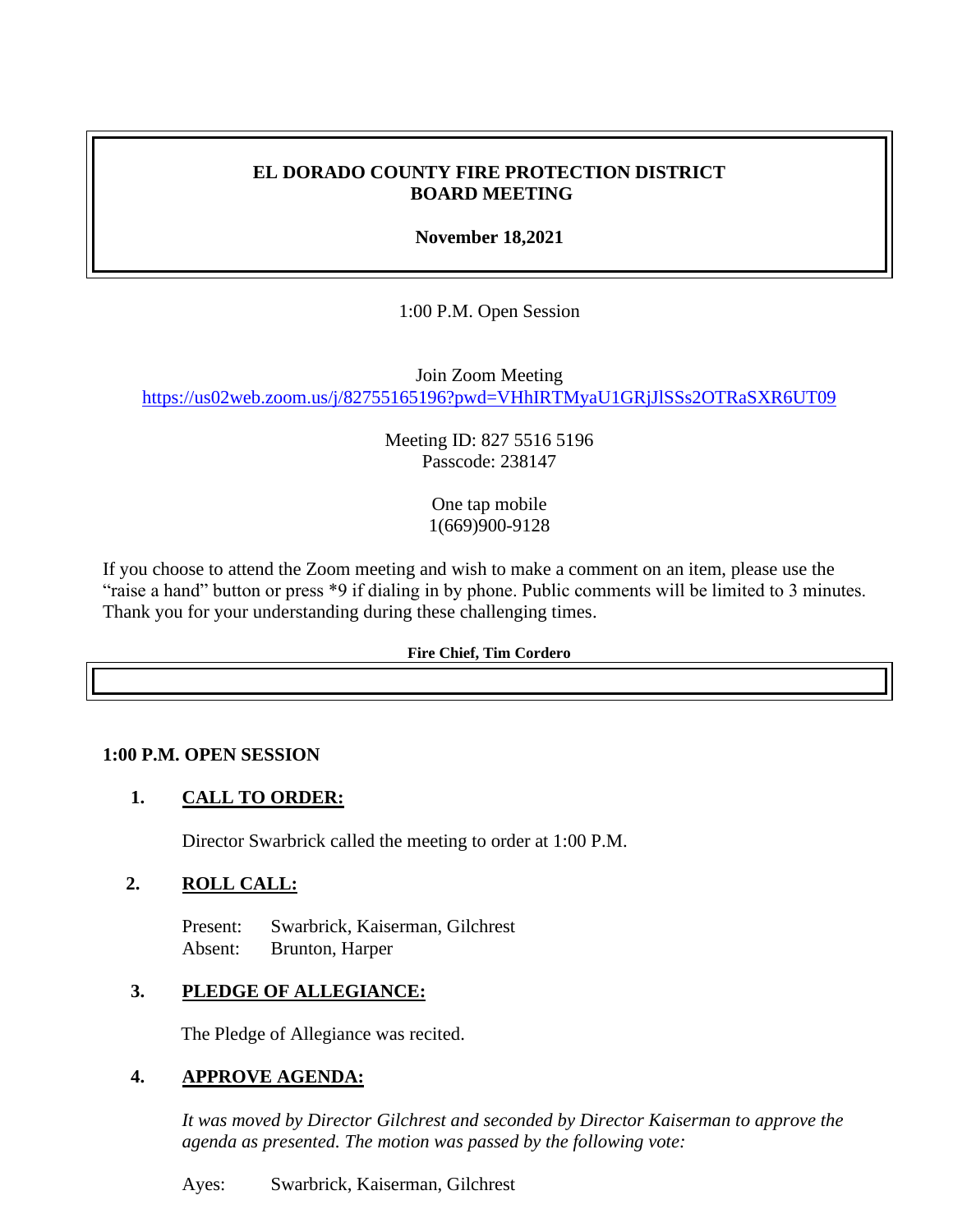Noes: None Absent: Brunton, Harper

## **5. CONSENT CALENDAR:**

 (All items approved on a single vote except those pulled for individual discussion and action).

- A. Minutes: October 21, 2021 Board Meeting
- B. Board Policy 1030
- C. Sick Leave Buy Back
- D. Claim Payments/Deposits:

District Claims: District Deposits: \$247.72 \$20,832.57 \$905.05 \$14,046.20 \$18,535.38 \$210,538.56 \$84,540.92 \$5,605.00 \$2,502.47 \$2,045.00

*It was moved by Director Kaiserman and seconded by Director Gilchrest to approve the Consent Calendar with revisions as stated. The motion was passed by the following vote:*

Ayes: Swarbrick, Kaiserman, Gilchrest Noes: None Absent: Brunton, Harper

### **6. PUBLIC COMMENT:**

(Any person wishing to address the Board on any item that is not on the agenda may do so at this time. Public comments are limited to five minutes per person).

No Public Comment

### **7. DEPARTMENTAL MATTERS:**

A. Certificates of Appreciation

- Dan Princeau Pollock Pines Pizza Factory
- Danise and Gino Davidson Pollock Pines Burger Barn
- Jundy Whitnack Heart Song Laundry
- Tooraj and Adorea Agahi Crystal View Station

### B. **Administrative –** Exit Interviews

• Discussion

The Board had consensus that the Chief will provide bullet points to the HR Committee on exit interviews that are conducted.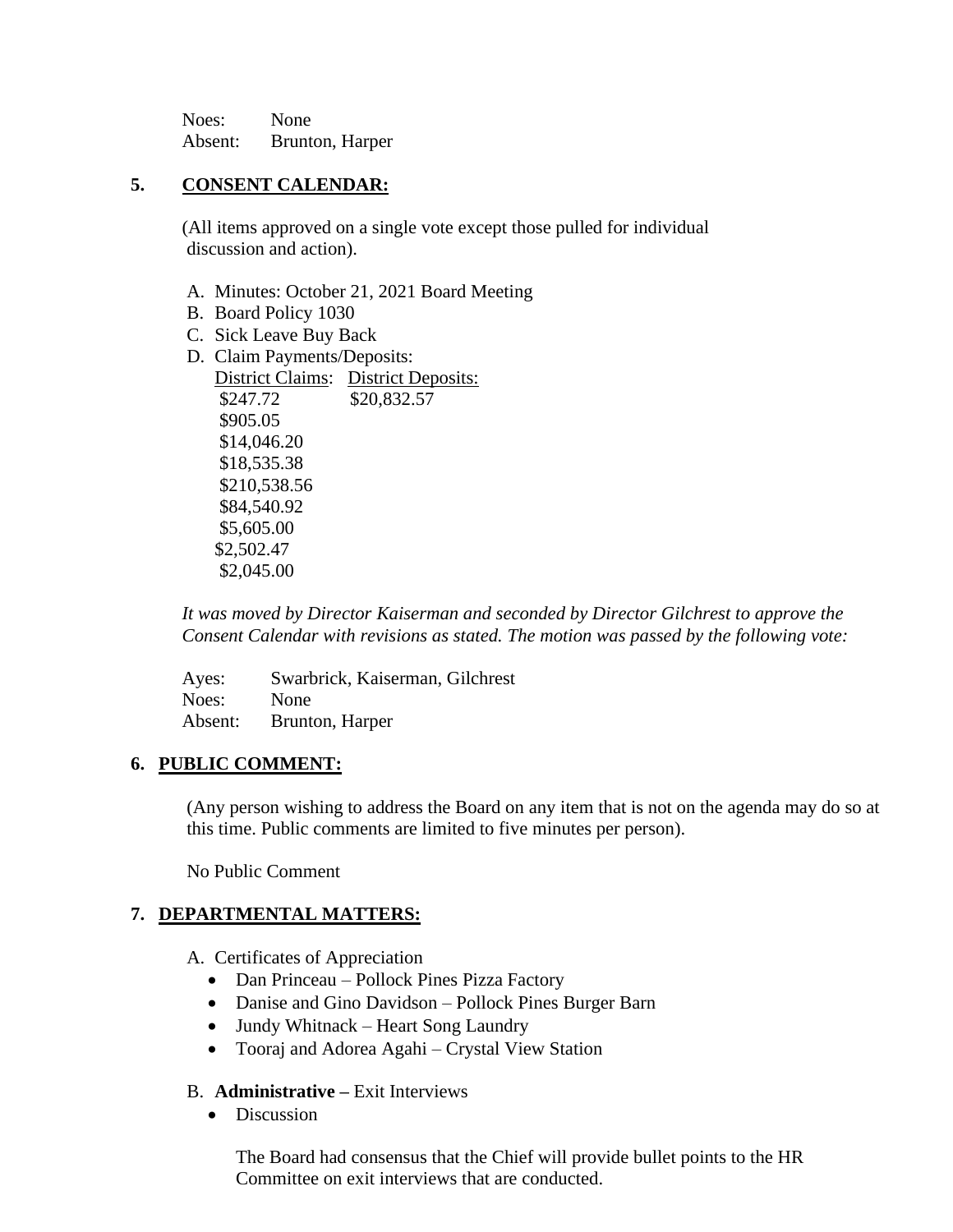- C. **Administrative** Fiscal Year 2021-2022 Combines Tax Report
	- Discussion
- D. **Administrative –** Satisfaction Survey
	- Discussion

Human Resources to meet and create a timeline of on how often the Satisfaction Survey will be conducted.

- E. **Administrative –** Portable Radio Replacement
	- Review and Approve

*It was moved by Director Swarbrick and seconded by Director Kaiserman to approve Chief Cordero to move forward with the purchase of the Portable Radio Replacement as stated in the quote provided in the amount of \$184,152.76. The motion was passed by the following vote:*

| Ayes:    | Swarbrick, Kaiserman, Gilchrest |
|----------|---------------------------------|
| Noes:    | <b>None</b>                     |
| Abstain: | <b>None</b>                     |
| Absent:  | Brunton, Harper                 |

- F. **Administrative –** Joint Board Meeting with the City of Placerville.
	- December 14, 2021
- G. **Administrative –** Board of Directors Division Boundaries
	- Discussion Review & Approve

*It was moved by Director Kaiserman and seconded by Director Gilchrest to take no action and keep current boundaries as set. The motion was passed by the following vote:*

*Ayes: Swarbrick, Kaiserman, Gilchrest Noes: None Abstain: None Absent: Brunton, Harper*

### **8. BOARD MATTERS:**

- A. Strategic Planning
	- Date Selection

The Board asked the Board Clerk to send out an email with a date range provided for the next Strategic Planning Workshop. The Workshop will take place on a Tuesday or Thursday in January 2022.

- B. Board Policy 5020
	- Discussion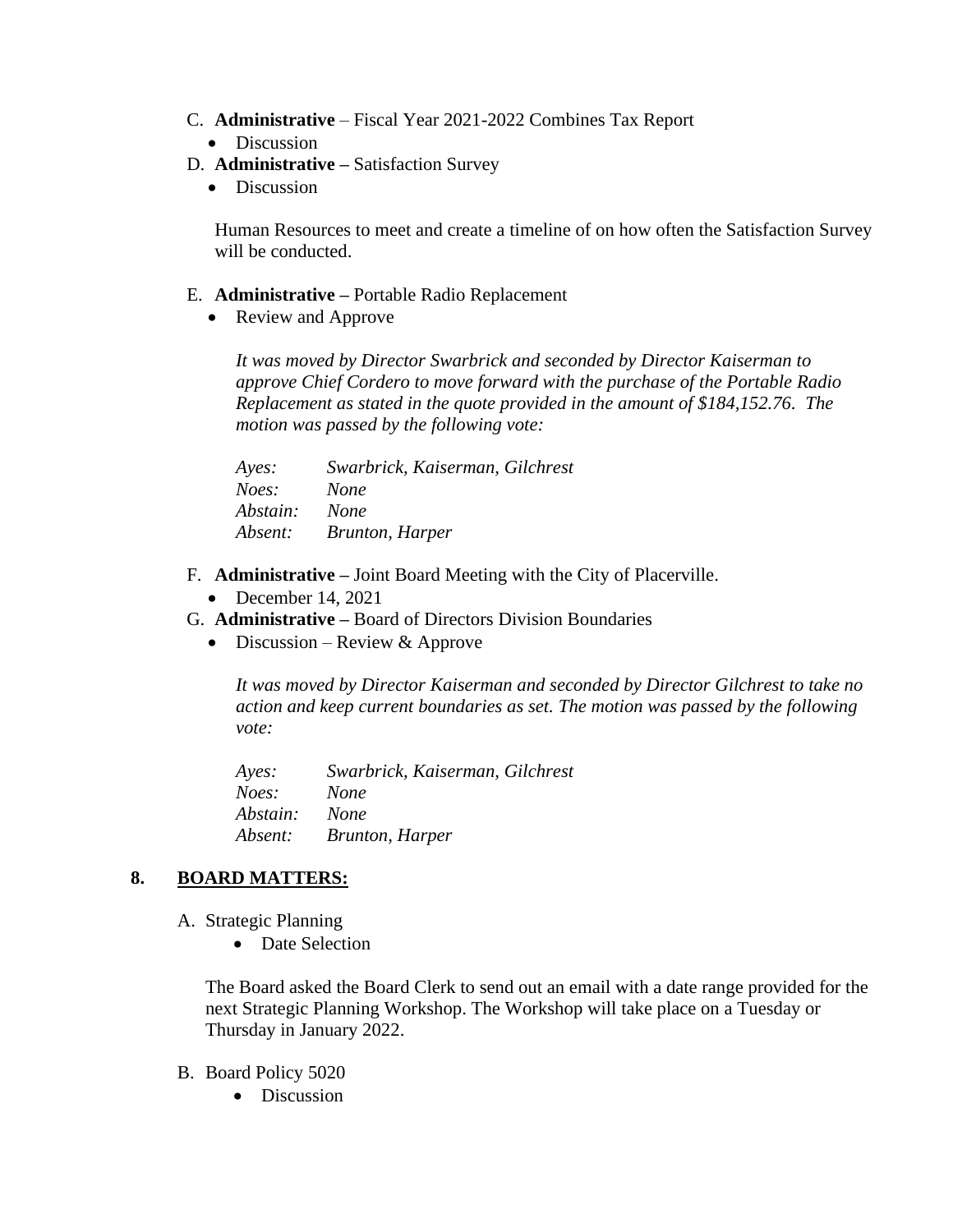### C. Officers of the Board

- Director Swarbrick nominated himself to continue as the Board Chair.
- Director Swarbrick nominated Director Kaiserman as Vice Chair.

Nominations to be taken to the Board and voted on at the January Board Meeting.

- D. Board Discussion
	- Cancelation of Decembers Board Meeting

The board agreed to cancel the December meeting.

### **9. COMMITTEE REPORTS:**

### **Standing Committees:**

### **A. Strategic Planning**

Date to be determined.

**B. Budget and Finance (**Kaiserman, Gilchrest)

Director Kaiserman provided an update on the meeting with California State Senate District 1 – Senator Brian Dahle and David Rosco. Also, in attendance Director Kaiserman, Director Gilchrest, Fire Chief Tim Cordero, Division Chief Paul Dutch and citizen/resident Karen Mulvany.

### **C. Communications & Outreach** (Brunton, Gilchrest)

Director Gilchrest stated the committee did not meet however he wanted to give praise and thanks for the report provided in the packet.

### **Ad-hoc Committees:**

### **A. Facilities and Equipment** (Brunton, Kaiserman)

No Report

### **B. Human Resources** (Swarbrick, Harper)

No Report

### **C. Operational Strategic Planning** (Swarbrick, Kaiserman)

No Report

### **10. CORRESPONDENCE AND COMMUNICATION:**

- Fire Engine Response Statistics.
- Medic Unit Response Statistics.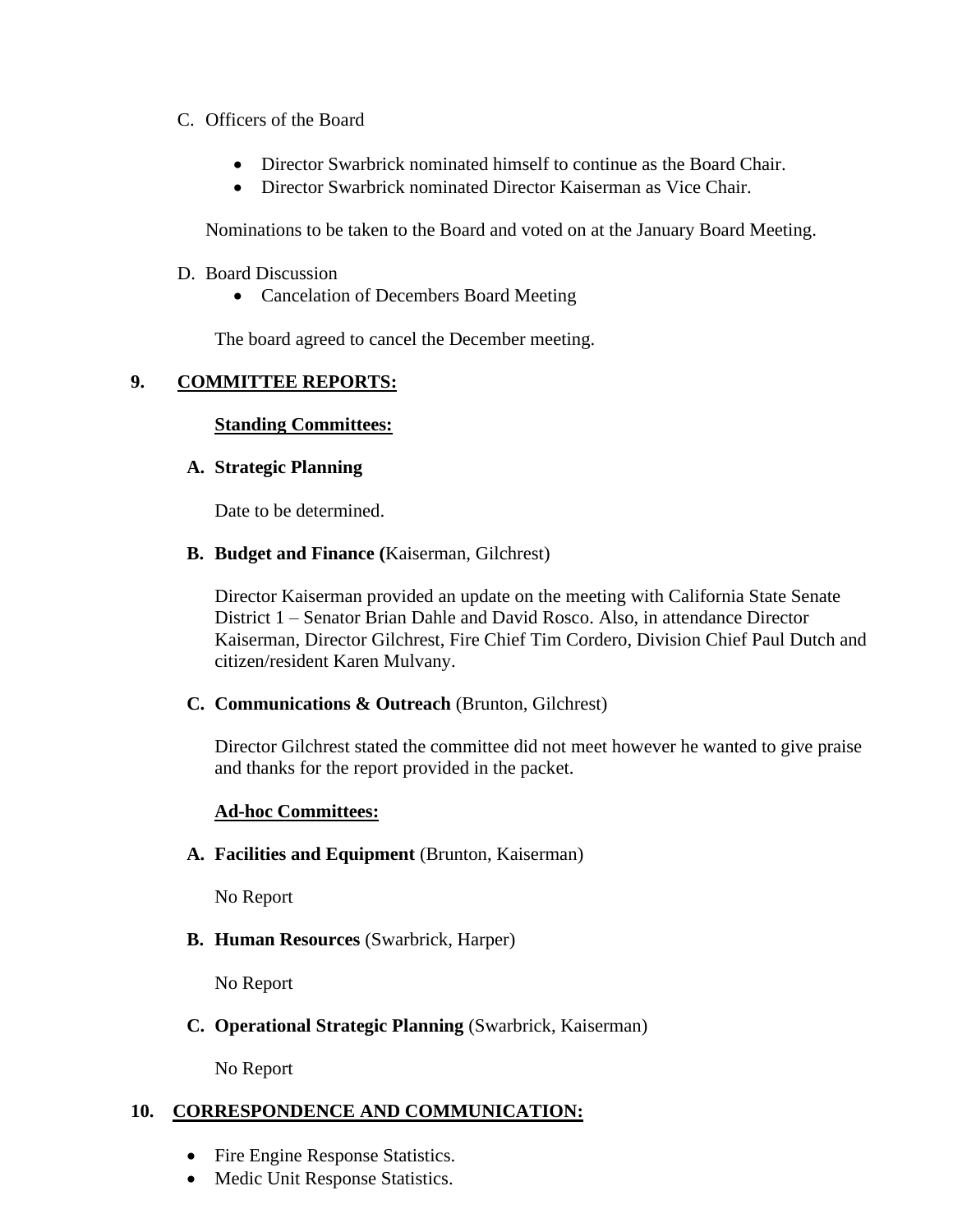- Thank you letters from Division Chief Paul McVay for assistance on Engineers exam.
- STARS in Action from CEDAPP.

# **11. FIRE CHIEF'S REPORT:**

- JPA:
	- The Board of Supervisors had an agenda item on Tuesday, brought forth by the CAO's office regarding three items:
		- Request for an RFP to review and assess the EMS system in the County East & West Slope
		- Request an RFP for ambulance services on the west slope
		- Request to negotiate a two-year extension with the west slope JPA to allow for time to complete the RFP process
		- There was a significant amount of good dialogue amongst the Board of Supervisors and ultimately, they voted to approve the request with the additional language of a "possible" RFP for west slope ambulance services.
	- The JPA will be beginning a strategic planning process, the first meeting is scheduled for December 2<sup>nd</sup> - location is still being ironed out.
	- We are reviewing the JPA/District loaned labor costs related to strike teams and open positions
- American Rescue Plan Act The County received about \$118 million in requests, over \$10 million from fire agencies. In discussion with the CAO and discussion at the County Board of Supervisors, the fire agencies may receive \$500,000 total, with potentially some additional funding later.
- Hiring Update:
	- We have a new firefighter coming to us on Monday, she is coming to us from Placer Hills Fire and will be assigned to Station 17 B.
	- Chief Dutch and his panels completed interview the week of November  $8<sup>th</sup>$ , Chiefs interviews will be on November 29<sup>th</sup> with one job offer already made to a firefighter paramedic.
- City of Placerville
	- Continue to work with City staff, attending staff meetings and City Council.
	- Captain Stirling, Shepard and I met with City staff and a development firm, along with State personnel regarding a potential development of an apartment complex in Placerville.
	- Dewberry Consulting continues to work on the Public Safety Building, we have a joint City Council / Board meeting scheduled for December 14<sup>th</sup> at 1500 for an update/presentation on the needs assessment.
	- We have begun engaging in a joint messaging campaign regarding the needs and deficiencies of both Station 25 and the current police station, for public awareness.
- District information
	- We recently completed our second round of Engineer testing, with 9 candidates successfully completing the testing process. Thank you to Chief McVay and his cadre for their efforts in putting on this testing process. We now have a total of 14 Engineers and I am honored to report that at our station bidding on the  $16<sup>th</sup>$  we bid true engineer positions for the District. Badge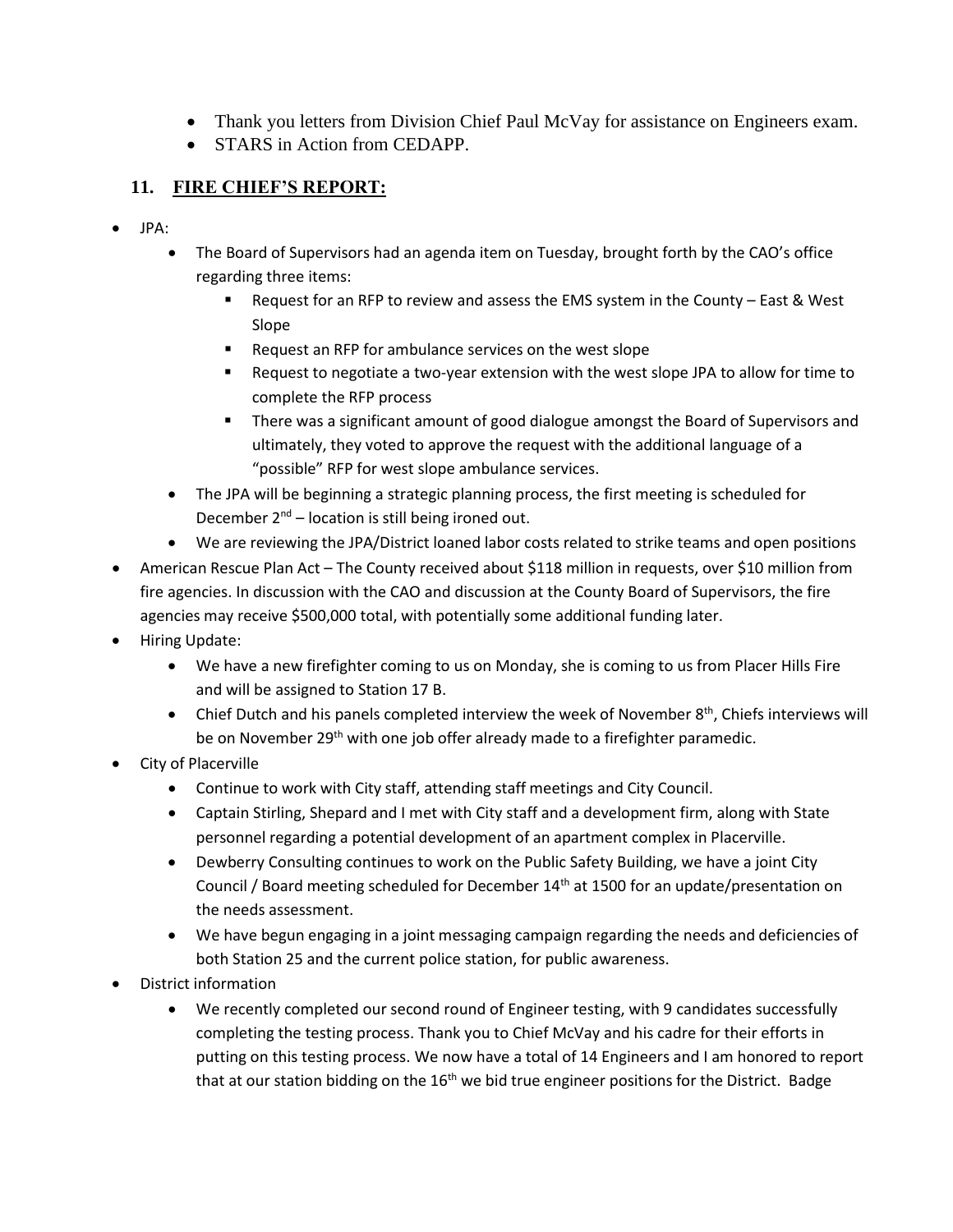pinning and the promotions will take place on December  $9<sup>th</sup>$  at the Board of Supervisorschambers, 4 pm.

- As reported last month, our new website is up and running and we continue add informationand make cosmetic adjustments. Captain Poganski is working on adding an email sign up for citizens that would like to receive information from the District.
- CEDAPP hosted a Stars in Action event on November 11<sup>th</sup> in Camino, recognizing first respondersfor their efforts on the Caldor Fire. Chief Lohan, Engine 17 and 19 along with myself were in attendance. Thank you to CEDAPP and Director Harper for putting on this event to recognize not only our personnel but all the first responders.
- We are continuing to work with the Red Hawk Casino on their hotel and entertainment center.We have had several meetings as they move through the process. We appreciate the partnership and being able to provide input to our needs.
- Chief Lohan and I have been looking at the apparatus replacement plan and the need to potentially accelerate the process due to needs for the fleet and our personnel. We are waiting for some follow-up information from Pierce to complete a draft plan to review with finance andperhaps the board. This is a conversation and a work in progress.
- We are working through the FEMA/OES reimbursement process for the Caldor Fire.Reimbursement will primarily be for overtime costs associated.
- Update on Station 28, Chief Williams was able to secure a date with the contractor and they willbe performing the caulking work on November 23<sup>rd</sup>. This should greatly assist with the settling issues at that station.
- Station 17 The RFP for the construction manager is about ready to be sent out, pending finalcomments and review from City staff and legal.
- The district has begun the initial phases of our ISO review process, we met with the ISOrepresentative to review our preliminary information in comparison to our last review.
- We are continuing to evaluate and look to move away from Firehouse RMS to Image Trend. Funding for this project has been requested within our ARPA needs, which aligns our fire apparatus with the medic unit platforms. We did request funding through ARPA, however, thatis not likely to be a funding source. We will need to evaluate mid-year for funding.
- I was invited to sit on a Deputy Chief Interview panel for the City of Modesto on November  $10^{\text{th}}$ .
- We have been having some scheduling difficulties with obtaining a location for our Board meetings, we are working with both the County and City to figure out a confirmed location and day. We may need to discuss changing our Board meeting days, but we should be able to reportback in January.

### **12. BOARD COMMENTS:**

Brunton: Absent

Swarbrick: No Comment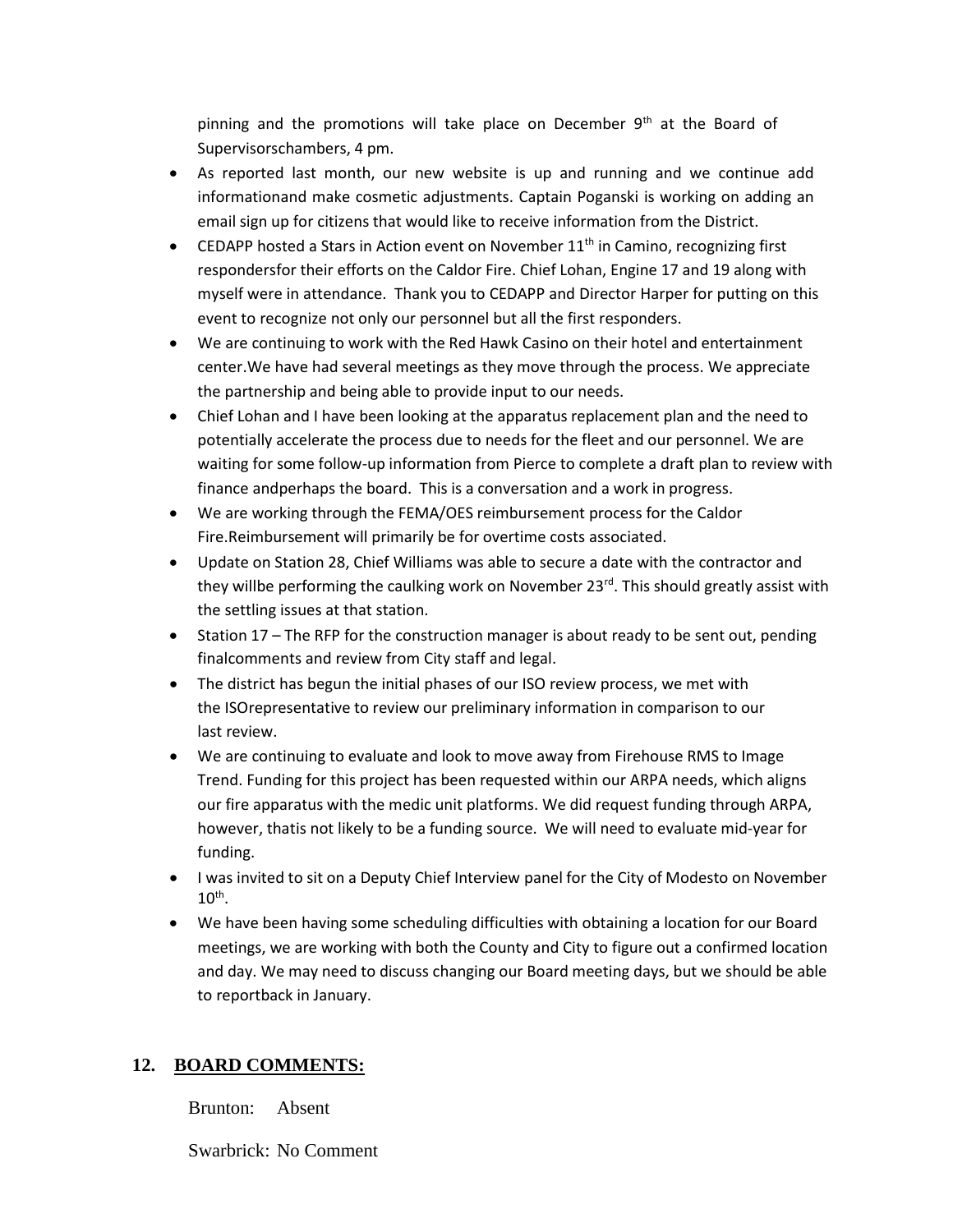- Kaiserman: Director Kaiserman stated he wanted to wish everyone a Happy Thanksgiving.
- Harper: Absent
- Gilchrest: Director Gilchrest stated that after last month meeting when the Georgetown Divide Community Center was discussed, he went home and had a conversation with his wife and they decided to make a charitable donation to the center .

## **13. FUTURE AGENDA ITEMS:**

Next regularly scheduled Special Board Meeting January 20, 2022

HR Consultant

**14. ADJOURNMENT:** *At 3;15 P.M. it was moved by Director Kaiserman and seconded by Director Gilchrest to adjourn; all in favor*